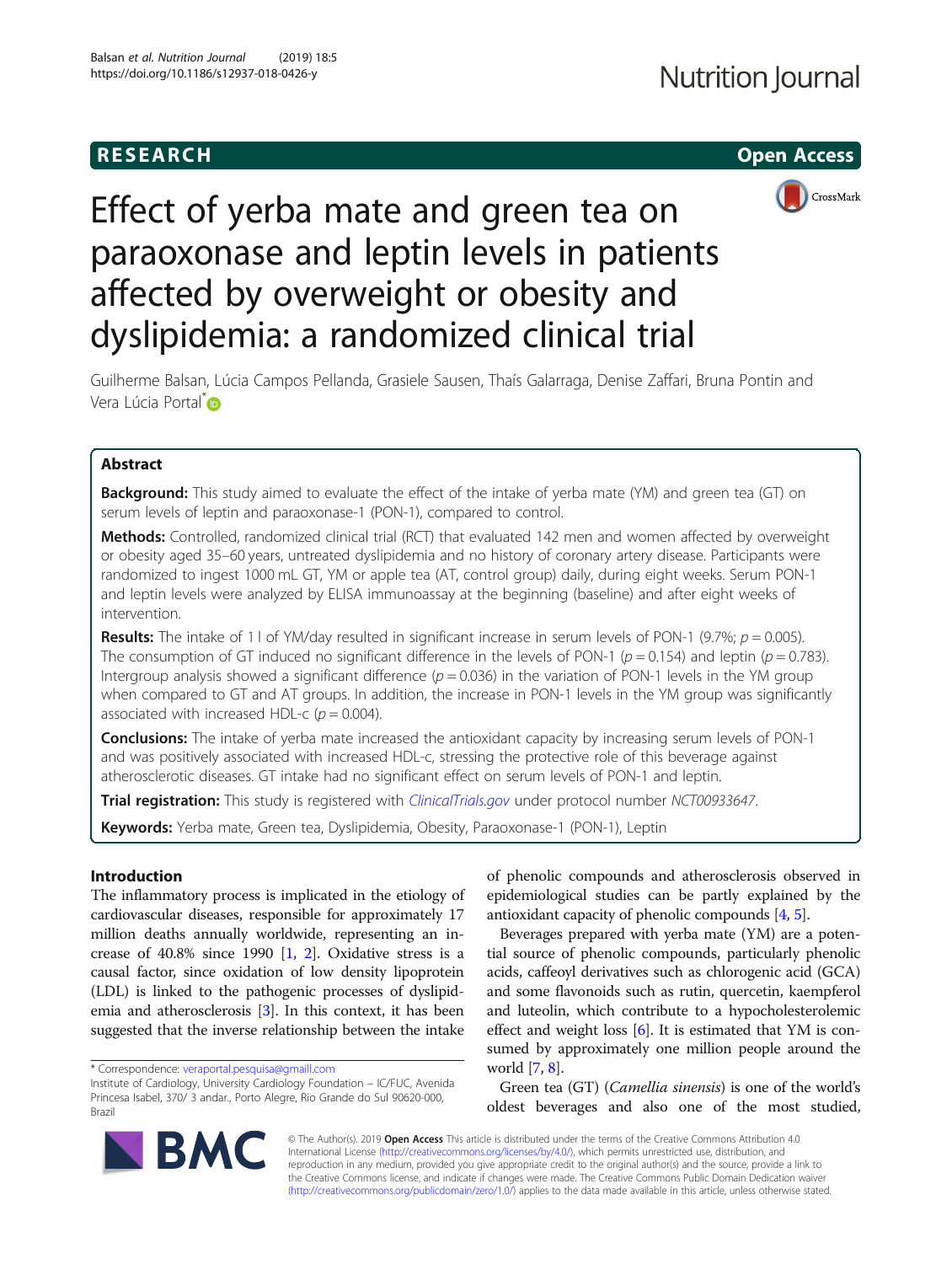especially with regard to its role in the prevention of coronary heart disease. Clinical and epidemiological evidence suggests that the intake of GT is associated with improvement of the lipid profile and a decrease in body weight, and could be a strategy to reduce the inflammatory process related to the disease  $[9-11]$  $[9-11]$  $[9-11]$  $[9-11]$ . The content of polyphenols present in the drink, especially epigallocatechin-3-gallate, appear to be the main factor responsible for this effect. However, most of the studies have been conducted on eastern populations, where the intake of GT is a ritual of great social and cultural importance [\[12](#page-8-0), [13\]](#page-8-0).

Several studies have shown the antioxidant potential of aqueous extracts of yerba mate [[7,](#page-8-0) [14](#page-8-0), [15\]](#page-8-0) and green tea [[16](#page-8-0)–[18\]](#page-8-0). However, few studies have evaluated markers of inflammation such as paraoxonase-1 (PON-1), which is an antioxidant enzyme closely related to high density lipoprotein (HDL), or leptin which is involved in the mechanism of satiety and has increased levels in individuals affected by overweight or obesity [\[14,](#page-8-0) [19](#page-8-0), [20\]](#page-8-0). A pilot study with four participants showed increased activity of plasma PON-1 in healthy individuals after acute ingestion of yerba mate extract [[21\]](#page-8-0). There were no studies in the literature that evaluated the effect of yerba mate on leptin in humans, only in animals by assessing gene expression [[22](#page-8-0)–[24\]](#page-8-0). The few studies that have investigated the effect of GT on PON-1 showed a beneficial effect on enzyme levels [\[25,](#page-8-0) [26\]](#page-8-0). On the other hand, several animal studies indicate a beneficial effect of GT on leptin, but studies in humans did not show significant differences [\[27,](#page-8-0) [28](#page-8-0)].

The present study aimed to assess, through a controlled randomized clinical trial (RCT), if the intake of yerba mate can contribute to the improvement of the levels of leptin and PON-1 in individuals affected by overweight or obesity and dyslipidemia, comparing its effects with GT which is already recognized for its cardioprotective benefits.

#### Methods

#### Outline of the study

Controlled randomized clinical trial with administration of green tea, yerba mate and, apple tea (control group) in subjects affected by overweight or obesity and dyslipidemia.

#### Calculation of sample size

The first sample calculation was based on PON-1 activity levels reported by Menini et al. (2007), since there were no previous studies on the effect of green tea and yerba mate on serum levels of PON-1 and leptin in humans [[21](#page-8-0)]. The sample size was estimated at 75 individuals, who were divided into three groups, with an expected difference in increase of serum levels of 10%, considering an alpha of 0.05 and power of 80%. In the initial statistical analysis, the average level of PON-1 presented an important increase of 4% (92 U/mL) among the groups, with  $p = 0.09$ . The sample size was recalculated, based on these results, showing the need for 45 individuals per group, with an expected intergroup difference of 8% (200 U/mL), considering an alpha of 0.05 and a power of 70%. For the analysis of PON-1 and leptin levels, 142 frozen serum samples were used, randomly distributed in groups YM ( $n = 47$ ), GT ( $n = 49$ ) and AT  $(n = 46)$  by researchers who were not part of the study.

#### Selection of participants

Participants were recruited through public calls between November 2007 and September 2009. The inclusion criteria used were: men and women 35 to 60 years of age, affected by overweight or obesity, dyslipidemic, and without previous diagnosis of cardiovascular disease.

Exclusion criteria were: presence of neoplasms, infections and hepatic, renal or gastrointestinal conditions; levels of triglycerides (TG) > 400 mg/dL; pregnancy and lactation; alcohol consumption > 4 doses a day; use of estrogen, nonsteroidal anti-inflammatory drugs, antiobesity drugs and vitamin supplementation; use or indication for the use of statins, fibrates and other lipid-lowering drugs; unexplained weight loss (> 2 kg) in the last 30 days; and reported intolerance to any of the beverages evaluated in the study.

The presence of hypertension or diabetes was determined by use of antihypertensive or antidiabetic drugs, respectively, or previous diagnosis of the disease. Dyslipidemia was considered when at least one of the following biochemical parameters was altered: TC > 200 mg/dl and/or TG > 150 mg/dL and/or cholesterol in high density lipoprotein (HDL-c) < 40 mg/dL for men and < 50 mg/dL for women. The LDL-c was calculated by the Friedwald equation and was not the only lipid parameter considered because our interventions could cause changes in both HDL-c and triglycerides. Overweight or obesity was evaluated through the BMI, and included individuals with a BMI between 25 and 35 kg/  $m<sup>2</sup>$  of body surface area. Weight and height were measured using the Welmy LCD W110H<sup>®</sup> anthropometric electronic scale. In order to measure the weight, the participants were instructed to be barefoot, to empty their pockets, to remove adornments and, with the minimum of clothes, being positioned in the center of the digital platform with their arms along the body and hands facing the thighs. Body mass index (BMI) was calculated from weight /height<sup>2</sup>.

The participants were also asked about alcohol consumption ( $\geq 30$  g de ethanol/day for men and  $\geq 15$  g of ethanol/day for women) and, smoking (categorized as a smoker, defined as those that smoked one or more cigarettes a day, ex-smoker or non-smoker).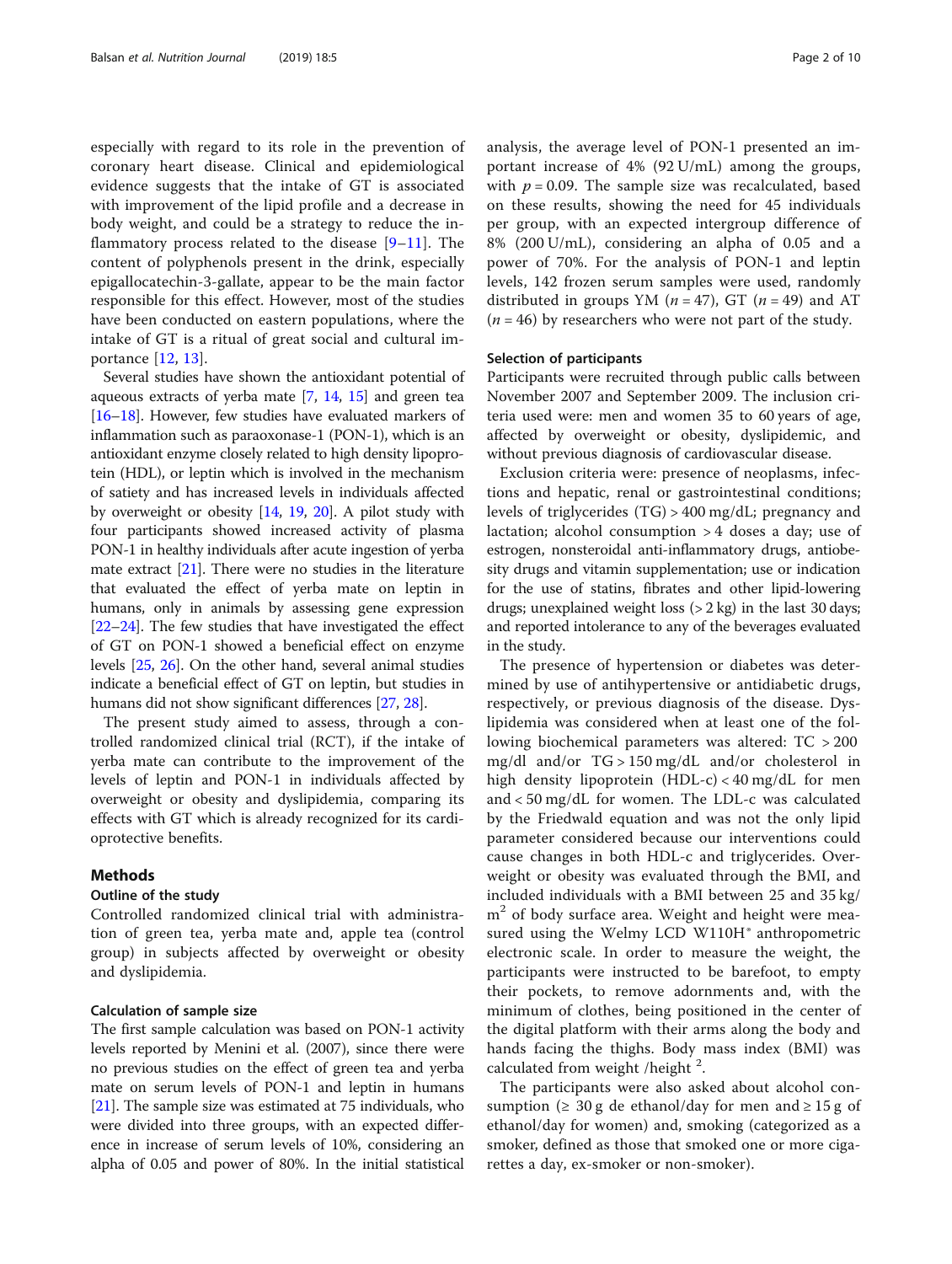Subjects who performed physical activity more than 30 min per session at least three days a week were considered physically active. We considered sedentary, those without structured and routine physical activity, performed less than three days a week, < 30 min per session.

The project was approved by the Research Ethics Committee of Institute of Cardiology of Rio Grande do Sul - University Foundation of Cardiology (IC/FUC), and all participants signed an informed consent form.

#### Study protocol

During the first consultation (week - 4), a standardized questionnaire was applied to the patients and weight and height were measured. After a 12-h fasting, the participants were forwarded to the laboratory of Institute of Cardiology of Rio Grande do Sul for biochemical tests. Participants meeting the inclusion criteria and no exclusion criteria were then instructed to not ingest green tea, yerba mate, mate tea, apple tea or any other kind of tea for 4 weeks (run-in period), and to maintain their usual lifestyle.

After the run-in period, participants were randomly allocated to the green tea, yerba mate or apple tea groups. Apple tea was chosen as control based on the study of Lima et al. (2004) that showed that this was the Brazilian tea with the lowest content of polyphenols [\[29](#page-8-0)].

Block randomization was generated by an outside researcher and opaque, sealed and numbered envelopes were used to ensure blind allocation. At this point (week 0), participants had their anthropometric measurements taken and received verbal and printed orientation on how to ingest the appropriate tea. In addition, they were instructed to maintain their usual dietary and physical activity habits during the study. Participants assigned to the yerba mate group were asked to prepare the drink in a standardized gourd recipient, using 87.5 g (approximately 15 tablespoons) of yerba mate and 500 mL of hot water. Two gourds should be prepared during the day, with a total intake of 1000 mL of mate. The participants were also instructed not to share their drink, so that the total volume was taken only by them. The participants of the green tea and apple tea groups were asked to prepared the infusion using a sachet of 1 g of tea for each 200 mL of hot water, five times a day, totaling a volume of 1000 mL. The recommended infusion time was 3 min, and the temperature of the water should be around 70 °C. Other substances such as sugar, honey, dried fruits, herbs and other teas should not be added to the tea, but artificial sweeteners were allowed. On week 0, the participants received kits of yerba mate (6 kg of yerba mate, one standard gourd and one bombilla), green tea (140 sachets) and apple tea (140 sachets), to be consumed over a period of four weeks. The participants were instructed not to consume the other two types of teas included in the study, or any other types of tea. In week 4, the participants returned to the clinic to receive a new kit. Finally, in week 8, after a 12-h fasting the participants underwent a new biochemical and anthropometric assessment. The physical conditions and any adverse effects were examined and registered during consultations (weeks 4 and 8). Any leftover tea and yerba mate were returned and recorded in medical records, for analysis of adherence to the treatment. Participants with altered lipid parameters at the end of the study were instructed to consult a cardiologist.

#### Analysis of PON-1 and leptin

Serum samples were analyzed by ELISA for quantification of PON-1 and leptin levels. Commercial kits were used (Quantikine, R&D Systems and/or Mercodia), and absorbance was analyzed by spectrophotometry (Spectramax M2, Molecular Devices) with quantification through the computer program SoftMaxPro (Molecular Devices). Interpolations were made from a regression curve of the standard protein with the program Excel. The researchers were blinded to the groups (mate, green tea or placebo).

#### Registration in ClinicalTrials.gov

This study is registered with *[ClinicalTrials.gov](http://clinicaltrials.gov)* under protocol number NCT00933647.

#### Statistical analysis

Data were analyzed with the SPSS statistical program, version 18.0. Variables are presented as absolute and relative frequencies, mean ± standard deviation or median and interquartile range (25 and 75 percentile). The statistical tests of analysis of variance (ANOVA), Kruskal-Wallis and Pearson's Chi-square were used to assess the difference of the groups at baseline characteristics. Intra-group differences were assessed with the method of generalized estimating equations with multiple comparisons adjusted by Bonferroni method. Between group variations (deltas;  $\Delta$ ) in the main outcomes (PON and leptin) were estimated by analysis of covariance (ANCOVA), to adjust basal values. The relationship of the variables under study with the serum level of the enzymes, according to the group, was investigated with the Pearson correlation coefficient test. Multiple linear regressions were then used to evaluate the relationship of the enzyme levels with lipid and inflammatory markers in the yerba mate group (which showed significant differences in the analyses described above). Values of  $p < 0.05$  were considered statistically significant.

#### Results

Figure [1](#page-3-0) shows the random distribution and the number of participants in the groups. The levels of PON-1 and leptin were determined in 142 serum samples, including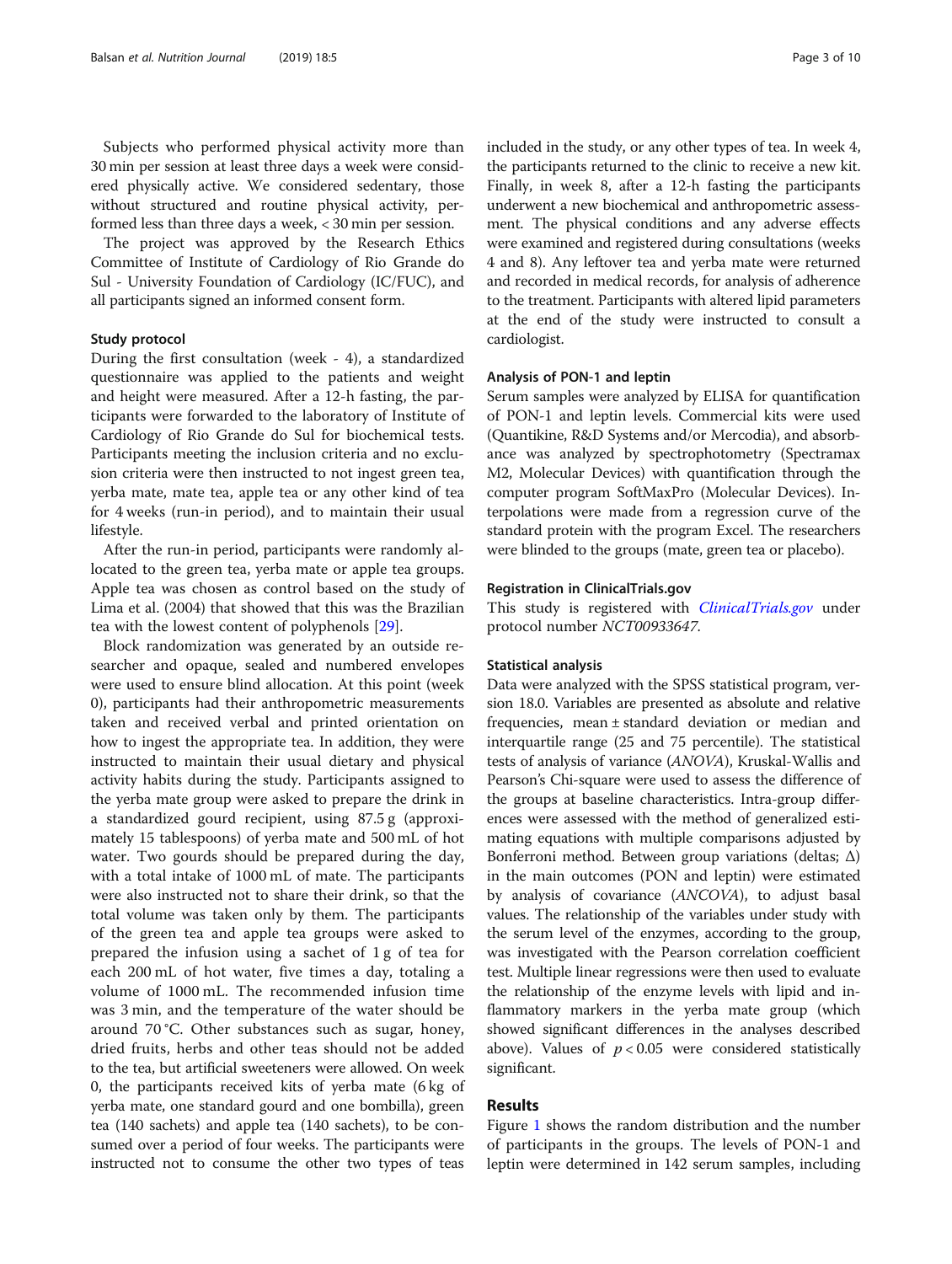47 samples from the yerba mate group, 49 of the green tea group and 46 from the apple tea group.

The mean age of the participants was 50 years old, and they were mostly females (61%;  $n = 87$ ). Baseline characteristics were similar between the groups, as presented in Tables [1](#page-4-0) and [2](#page-4-0) that show respectively the basal and anthropometric parameters, and lipid and inflammatory parameters in the three groups.

Other parameters evaluated included thyroid disease, psychological diseases, and use of medications such as calcium channel blockers, centrally acting blockers, angiotensin blockers, antidepressants, benzodiazepines, thyroid hormones, antiplatelet drugs and anticonvulsants. These variables were infrequent and/or statistically similar among groups.

Serum levels of PON-1 presented significant intragroup and intergroup differences, as shown in Table [3](#page-5-0). Intergroup analysis showed a significant difference ( $p =$ 0.036) of the yerba mate group in relation to the other two groups, with a positive variation of 250 U/mL with post-pre-adjusted  $\Delta$  (95% IC, 57 to 444). The green tea and apple tea groups presented negative variations of − 55 U/mL (95% IC, − 248 to 137) and − 66 (95% IC, − 264 to 132), respectively.

Intra-group analysis also showed increase in serum levels of PON-1 in the yerba mate group (Table [3\)](#page-5-0). A comparison of results before and after the intervention showed an increase from 2625 pg/mL to 2880 pg/mL in serum levels  $(255 \text{ pg/mL}$  or 9.7%;  $p = 0.005$ ). On the other hand, a decrease in serum levels of PON-1 was observed in the green tea group, from 2899 pg/mL to 2745 pg/mL  $(-154 \text{ pg/mL}$  or  $-5.3\%$ ;  $p = 0.154$ ), although this difference was not significant. Surprisingly, an increase of PON-1 levels was observed in the apple tea group, from 2369 pg/mL to 2403 pg/mL (34 pg/mL or 1.4%;  $p = 0.629$ ), but the difference was not significant.

No significant changes were observed for leptin levels in intra-group (pre and post intervention) (Table [3\)](#page-5-0) and intergroup analyses. However, it is important to note that leptin levels were improved in the yerba mate group (decrease of 161 pg/mL or 0.64%;  $p = 0.980$ ) and apple tea group, with emphasis on the reduction of 1556 pg/mL in the apple tea group ( $-5.5\%$ ;  $p = 0.347$ ). However, leptin levels were increased from 25,049 pg/mL to 25,288 pg/mL in the green tea group (239 pg/mL or 0,9%;  $p = 0.783$ ), which represented again an effect contrary to the expected.

Table [4](#page-6-0) presents the multiple linear regressions of the enzymes PON-1 and leptin with different specific

<span id="page-3-0"></span>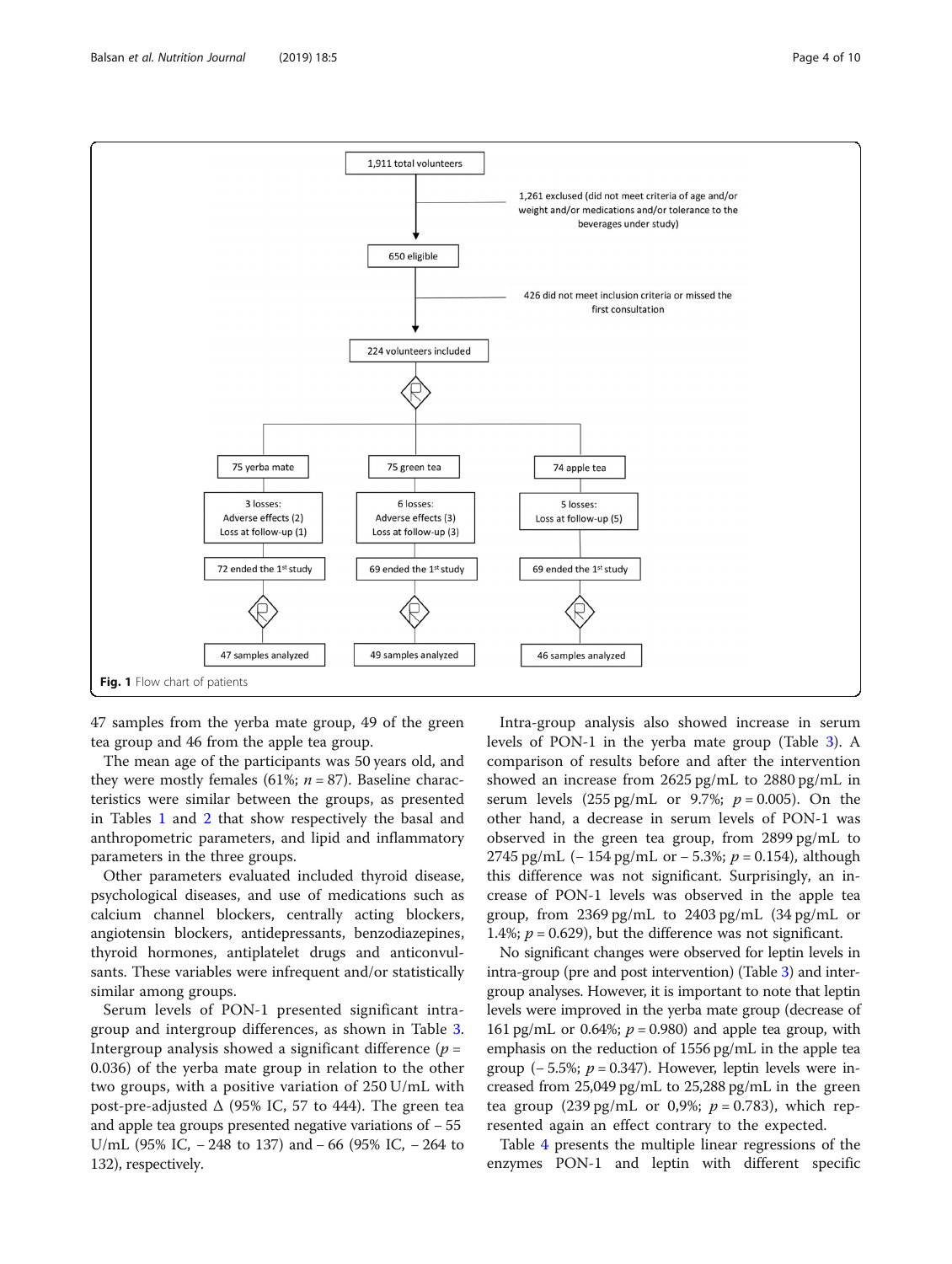#### <span id="page-4-0"></span>Table 1 Baseline characteristics of participants in the study

| Variables              | Yerba mate group | Green tea group | Control group  | $\overline{P}$ |
|------------------------|------------------|-----------------|----------------|----------------|
|                        | $Mean \pm SD$    | $Mean \pm SD$   | $Mean \pm SD$  |                |
| Age (years)            | $50.3 \pm 6.3$   | $49.8 \pm 6.7$  | $50.4 \pm 6.2$ | $0.879*$       |
| Gender – $n$ (%)       |                  |                 |                | $0.744**$      |
| Male                   | 20(42.6)         | 19 (38.8)       | 16 (34.8)      |                |
| Female                 | 27 (57.4)        | 30(61.2)        | 30 (65.2)      |                |
| Weight                 | $78 \pm 11.7$    | $80 \pm 11.4$   | $78 \pm 10.1$  | $0.250*$       |
| BMI                    | $28 \pm 2.3$     | $29 \pm 2.9$    | $29 \pm 3.2$   | $0.374*$       |
| WC                     | $92 \pm 7.7$     | $93 \pm 8.3$    | $91 \pm 8.3$   | $0.370*$       |
| AC                     | $99.1 \pm 6.3$   | $101.3 \pm 7.8$ | $78 \pm 7.5$   | $0.246*$       |
| Risk factors - $n$ (%) |                  |                 |                |                |
| DM                     | 1(2.1)           | 2(4.1)          | 1(2.2)         | $0.804**$      |
| <b>HAS</b>             | 14 (29.8)        | 12(24.5)        | 14 (30.4)      | $0.777**$      |
| Smoking                | 7(14.9)          | 5(10.2)         | 6(13)          | $0.785***$     |
| Medications - $n$ (%)  |                  |                 |                |                |
| Diuretics              | 4(8.5)           | 6(12.2)         | 6(13)          | $0.760**$      |
| Beta-blocker           | 7(14.9)          | 6(12.2)         | 6(13)          | $0.927**$      |
| ACEI                   | 5(10.6)          | 6(12.2)         | 9(19.6)        | $0.419**$      |
| Wine intake $- n$ (%)  | 13(27.7)         | 9(18.4)         | 6(13)          | $0.200**$      |

\* Data presented as mean ± SD, compared by ANOVA

\*\* Data presented as absolute and relative frequencies, compared by the Chi-square test

Values of  $p < 0.05$  were considered statistically significant

Abbreviations: DM Diabetes mellitus, HAS hypertension, BMI body mass index, WC waist circumference, AC abdominal circumference, ACEI angiotensin-converting enzyme inhibitor

markers considering final levels and the variation for each enzyme before and after the intervention in the yerba mate group, to evaluate the interaction between them. PON-1 levels were evaluated in relation to cholesterol in high density lipoprotein (HDL-c), insulin,

cholesterol in the low-density lipoprotein (LDL-c), TG and C-reactive protein (CRP). The results show a significant relationship of the variation of PON-1 levels with HDL-c (β = 0.443;  $p = 0.004$ ). PON-1 levels were not associated with final levels of the other markers studied.

Table 2 Lipid and inflammatory parameters before the intervention

| Variables                   | Yerba mate group     | Green tea group      | Control group        | P         |
|-----------------------------|----------------------|----------------------|----------------------|-----------|
|                             | Mean $\pm$ SD        | Mean $\pm$ SD        | Mean $\pm$ SD        |           |
| Blood glucose (mg/dL)       | $96 \pm 8.8$         | $96.1 \pm 14.9$      | $96.5 \pm 17.8$      | $0.980*$  |
| Triglycerides (mg/dL)       | $132.6 \pm 71.5$     | $154.5 \pm 75.5$     | $143.7 \pm 77.5$     | $0.341*$  |
| Total Cholesterol (mg/dL)   | $221.4 \pm 31.9$     | $223.3 \pm 42.6$     | $221.3 \pm 31.5$     | $0.952*$  |
| $HDL-c$ (mg/dL)             | $45.1 \pm 12.4$      | $44 \pm 11.8$        | $44.9 \pm 14$        | $0.907*$  |
| Non-HDL Cholesterol (mg/dL) | $176.2 \pm 29.3$     | $179.3 \pm 39.3$     | $183.8 \pm 25.2$     | $0.878*$  |
| $LDL-c$ (mg/dL)             | $151 \pm 26.1$       | $149.4 \pm 34$       | $148.3 \pm 28.8$     | $0.914*$  |
| TC/HDL-c ratio              | $5.2 \pm 1.44$       | $5.3 \pm 1.36$       | $5.2 \pm 1.3$        | $0.969*$  |
| Insulin (U/mL)              | 8.6(6.1 a 11.7)      | $9.1$ (5.4 a 13.8)   | $8.1$ (6.4 a 10.7)   | $0.837**$ |
| SGOT (U/L)                  | 9(8a11)              | 9(8a11)              | 9(7.8a11)            | $0.938**$ |
| Creatinine (mg/dL)          | $0.67$ (0.57 a 0.81) | $0.68$ (0.61 a 0.79) | $0.67$ (0.62 a 0.80) | $0.989**$ |
| $CRP$ (mg/dL)               | $0.16$ (0.1 a 0.34)  | $0.21$ (0.1 a 0.37)  | $0.21$ (0.11 a 0.42) | $0.695**$ |

\* Data presented as mean ± standard deviation, compared by ANOVA

\*\* Data presented as median (interquartile range), compared by Kruskall-Wallis test

Values of  $p < 0.05$  was considered statistically significant

Abbreviations: HDL-c high density lipoprotein cholesterol, Calculated LDC-c low-density lipoprotein cholesterol, SGOT serum glutamic oxaloacetic transaminase, CRP high sensitive C-reactive protein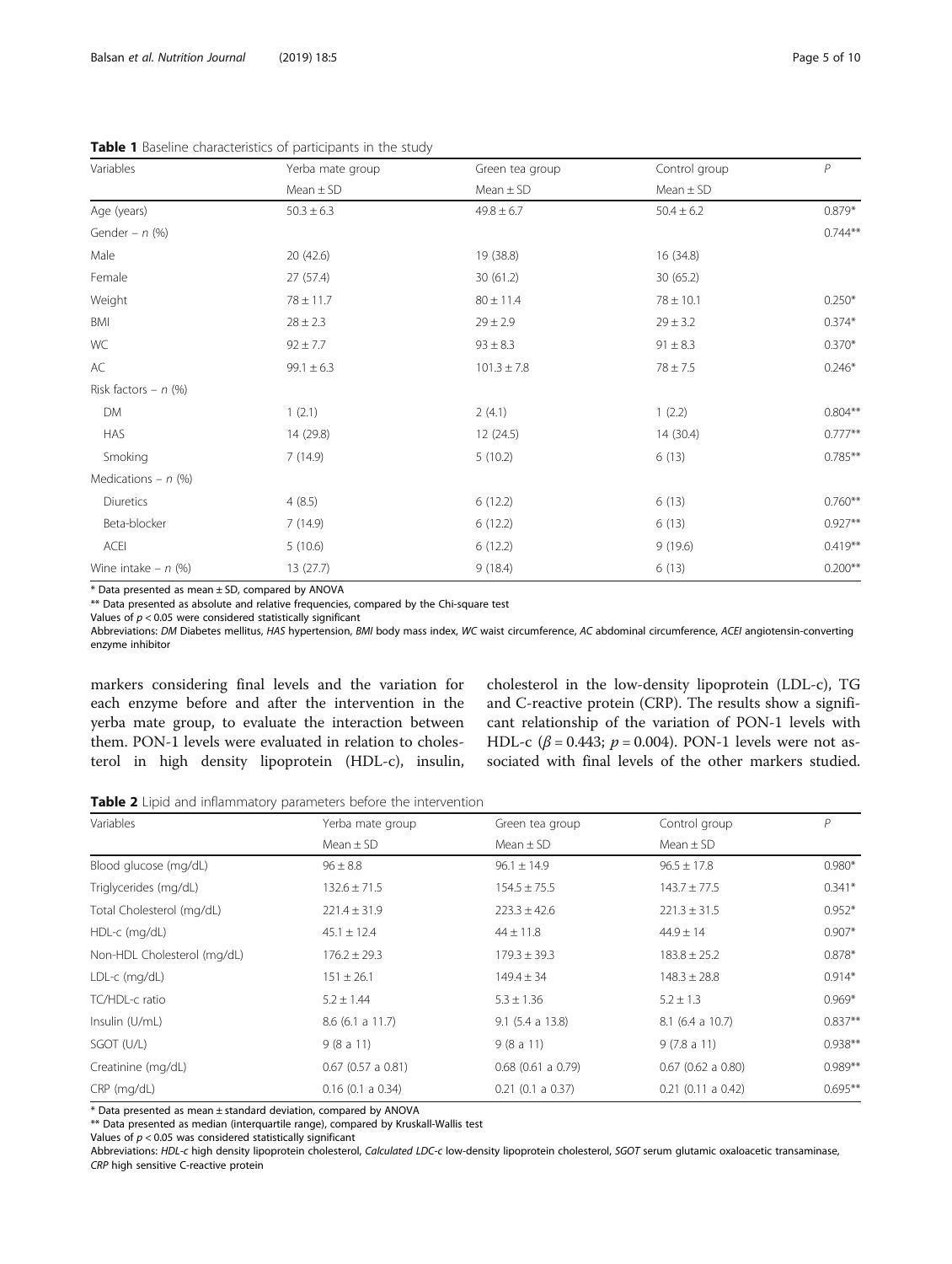<span id="page-5-0"></span>

| Table 3 Mean values and standard deviation of paraoxonase enzymes (PON-1) and Leptin pre- and post-intervention with yerba |  |
|----------------------------------------------------------------------------------------------------------------------------|--|
| mate, green tea and apple tea and its gross and adjusted variations between groups for 8 weeks                             |  |

| Variables        |    | Intra-group         |                     | $P^*$ | Intergroup                |                                 | P     |
|------------------|----|---------------------|---------------------|-------|---------------------------|---------------------------------|-------|
|                  |    | Pre                 | Post                |       | Crude post-pre $\Delta$   | Adjusted post-pre $\Delta^{**}$ |       |
|                  | N  | Mean $\pm$ SD       | Mean $\pm$ SD       |       | (95% CI)                  | (95% CI)                        |       |
| Paraoxonase      |    |                     |                     |       |                           |                                 |       |
| Yerba mate group | 47 | $2625 + 1017$       | $7880 + 912$        | 0.005 | 255 (42 a 468)            | 250 (57 a 444)                  | 0.036 |
| Green tea group  | 49 | $2899 \pm 786$      | $2745 \pm 923$      | 0.154 | $-153$ ( $-361$ a 54)     | $-55$ ( $-248$ a 137)           |       |
| Control group    | 46 | $2369 \pm 675$      | $2403 \pm 684$      | 0.629 | $33 (-181 a 249)$         | $-66$ ( $-264$ a 132)           |       |
| Leptin           |    |                     |                     |       |                           |                                 |       |
| Yerba mate group | 47 | $25,010 \pm 16,344$ | $24,849 \pm 16,226$ | 0.908 | $-160$ ( $-2551$ a 2230)  | $-0.440$ ( $-2275$ a 2274)      | 0.450 |
| Green tea group  | 49 | $25,049 \pm 15,775$ | $25.288 \pm 14.551$ | 0.783 | $238 (-2104 a 2580)$      | 405 (1823 a 2633)               |       |
| Control group    | 46 | $22.028 \pm 15.296$ | $20.813 \pm 15.160$ | 0.347 | $-1214$ ( $-3632$ a 1202) | $-1556$ ( $-3860$ a 748)        |       |

\* Method of generalized estimating equations with multiple comparisons adjusted by Bonferroni method (intra group)

\*\* ANCOVA with adjustment for baseline levels among the 3 groups

The enzyme leptin was assessed in relation to HDL-c, TG, insulin, abdominal circumference (AC) and BMI. The results show that post-intervention levels of leptin have no significant relationship with any of the markers. The enzyme leptin was evaluated in relation to HDL-c, TG, insulin, AC and BMI. The only significant differences observed in the analysis of variance were with insulin ( $\beta$  = 0.353;  $p = 0.005$ ) and BMI ( $\beta = 0.554$ ;  $p = 0.001$ ).

#### **Discussion**

This was the first randomized clinical trial to compare the effects of drinking yerba mate and green tea on serum levels of PON-1 and leptin in individuals affected by overweight or obesity and dyslipidemia. The study showed that the daily intake of 11 of yerba mate for eight weeks increased the serum levels of PON-1, an enzyme with important anti-inflammatory and antioxidant roles.

The analysis of intergroup variation demonstrated that the yerba mate group presented significant differences of serum levels of the enzyme PON-1 compared to the groups that ingested green tea and apple tea (Table 3).

Although it was not possible to characterize the polyphenol content in the studied yerba mate, the difference found between the studied groups (mate, green tea and apple tea) can be explained by the fact that yerba mate has a high concentration of polyphenols, around 2 to 2.5 times greater than green tea for instance [\[30](#page-8-0), [31](#page-9-0)]. In addition, the phenolic compounds found in yerba mate are structurally different from those of green tea, with a greater concentration of CGA but not of catechins (main component of green tea) in yerba mate. These differences can interfere directly in the effect of the beverages [[30\]](#page-8-0). Bixby et al. (2005) compared three commonly consumed beverages rich in polyphenols with well-known antioxidant activity: yerba mate, green tea and red and white wines of different varietals. The results observed with the extract of yerba mate, which was prepared in the form usually ingested by the population, were superior to those obtained with all other beverages. In addition, yerba mate presented the greatest concentration of polyphenols, followed by red wine and green tea, as well as a higher activity of chelation of free radicals [[32\]](#page-9-0). Bastos et al. (2007) have also observed higher in vitro antioxidant activity in extracts of yerba mate than green tea (*Camellia sinensis*) [[33\]](#page-9-0). Other studies have indicated that yerba mate has antioxidant activity equivalent to or greater than vitamin C and vitamin E, which are considered as reference for this characteristic. These evidences stress the strong positive influence of yerba mate observed in the present study [\[34,](#page-9-0) [35\]](#page-9-0).

In the current study, the daily ingestion of one liter of yerba mate during 4 weeks also induced significant increase (9.7%) of the serum levels of the antioxidant enzyme PON-1 observed by comparing PON-1 levels before and after the intervention (Table 3). This result is in accordance with the preliminary study of Menini et al. (2007), which reported that acute ingestion of yerba mate infusion increased by 10% on average, the PON-1 activity in the plasma of four healthy individuals [\[21](#page-8-0)]. Other studies have also indicated a positive effect of the intake of yerba mate on the activity and serum levels of PON-1 [[7](#page-8-0), [36](#page-9-0)]. Matsumoto et al. (2009) investigated the effects of mate tea supplementation on plasma susceptibility to oxidation and expression of genes coding for antioxidant enzymes in healthy non-smoking women, after acute or prolonged intake. Lipid peroxidation was greatly reduced after the period of supplementation with yerba mate, an effect that remained after prolonged administration. The total antioxidant capacity and the level of gene expression of the antioxidant enzyme were also improved after the prolonged consumption [[37\]](#page-9-0). Gugliucci et al.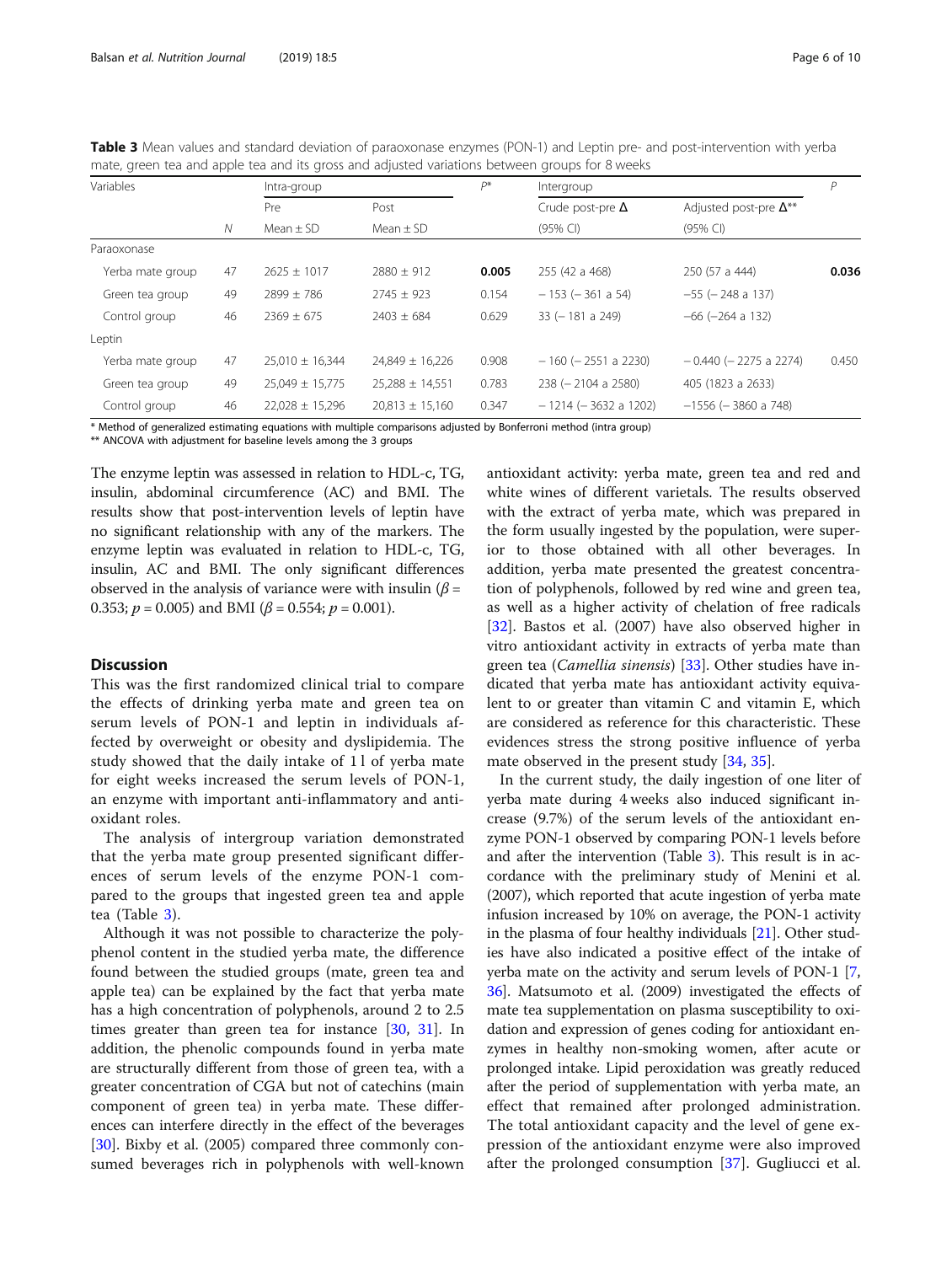<span id="page-6-0"></span>Table 4 Multiple linear regressions of the PON and leptin enzymes with different specific markers considering the final levels and pre and post intervention variation in the yerba mate group, for each enzyme, in order to evaluate the interaction between them

| Enzymes           | B          | β        | $\overline{P}$ | R squared |
|-------------------|------------|----------|----------------|-----------|
| Paraoxonase Post  |            |          |                | 0.106     |
| HDL-c             | 16.795     | 0.242    | 0.145          |           |
| Insulin           | $-43.694$  | $-0.203$ | 0.193          |           |
| LDL-c             | $-1.784$   | $-0.053$ | 0.741          |           |
| Triglycerides     | 1.992      | 0.159    | 0.361          |           |
| CRP               | 29,334     | 0.007    | 0.965          |           |
| Paraoxonase Delta |            |          |                | 0.243     |
| HDL-c             | 62.294     | 0.443    | $0.004*$       |           |
| Insulin           | 70.899     | 0.242    | 0.083          |           |
| LDL-c             | 3.150      | 0.069    | 0.620          |           |
| Triglycerides     | 1.318      | 0.082    | 0.586          |           |
| <b>CRP</b>        | $-106.351$ | $-0.052$ | 0.714          |           |
| Leptin Post       |            |          |                | 0.163     |
| HDL-c             | 218.552    | 0.177    | 0.249          |           |
| Insulin           | 700.426    | 0.183    | 0.221          |           |
| LDL-c             | $-57.335$  | $-0.096$ | 0.515          |           |
| AC                | $-642.768$ | $-0.263$ | 0.151          |           |
| <b>BMI</b>        | 2866.538   | 0.418    | 0.023          |           |
| Leptin Delta      |            |          |                | 0.441     |
| HDL-c             | $-64.652$  | $-0.043$ | 0.716          |           |
| Insulin           | 1096.008   | 0.353    | $0.005*$       |           |
| LDL-c             | $-30.036$  | $-0.062$ | 0.610          |           |
| AC                | 34.941     | 0.010    | 0.949          |           |
| <b>BMI</b>        | 10,033.978 | 0.554    | $0.001**$      |           |

 $N = 47$  participants

B: non-standard coefficient of multiple linear regression

Beta: standardized coefficient of multiple linear regression

P: value P

R squared: coefficient of determination of multiple linear regression \*  $p < 0.05$ ; \*\*  $p < 0.01$ 

Abbreviations: HDL-c high density lipoprotein cholesterol, Calculated LDC-c low-density lipoprotein cholesterol, TG Triglycerides, CRP high sensitive Creactive protein, CA abdominal circumference, BMI body mass index

(2009) observed that the CGA (main phenolic compound of yerba mate) protects the activity of human PON-1 by inactivation due to physiological concentrations of hypochlorite [[36\]](#page-9-0). Using in vitro analyses (macrophage activity) and in vivo studies with intake of infusions of green or toasted yerba mate by healthy women, Fernandes et al. (2012) showed that yerba mate increased the expression of the gene coding for paraoxonase-2 (PON-1-2) [\[37](#page-9-0)]. On the other hand, no increase of paraoxonase-1 (PON-1) was observed by Bonaventure et al. (2012) after long-term ingestion of yerba mate infusion, although an increase around 23% was seen in 50% of the subjects, who were also dyslipidemic [[14](#page-8-0)]. These studies suggest that habitual consumption of yerba mate can increase the body's antioxidant defense through several mechanisms, and that the plasma antioxidant capacity can be improved even in healthy subjects [[38\]](#page-9-0).

Epidemiological and cohort studies provided convincing evidence on the protective paper of PON-1 against artery disease, through its ability to prevent lipid oxidation and limit the development of atherosclerotic lesion due to its connection with HDL [[39](#page-9-0)–[41\]](#page-9-0). In the present study, the variation in the levels of PON-1 also presented significant association ( $\beta$  = 0.443;  $p$  = 0.004) with HDL. This result reinforces the fact that PON-1 is closely associated with HDL, promotes the inhibition of LDL oxidation and decreases oxidized lipids in atherosclerotic lesions. It is also an evidence of the antioxidant activity of yerba mate in humans, resulting in increased levels of the enzyme and a positive interaction with HDL [\[39](#page-9-0), [42](#page-9-0)]. These results suggest that yerba mate and other nutritional antioxidants, by a mechanism not yet fully elucidated, improve levels of antioxidant enzyme PON-1 and can protect against cardiovascular events. One of the likely mechanisms is the ability to hydrolyze specific oxidized lipids in lipoproteins, macrophages and atherosclerotic lesions [[43](#page-9-0)]. Thus, strategies to promote the increase of PON-1 activity are important to reduce the risk of development of atherosclerosis [\[43\]](#page-9-0). Although leptin levels did not show significant differences in intergroup and intra-group analyses, variation on its level was associated with insulin levels (β = 0.353;  $p = 0.005$ ) and BMI (β = 0.554;  $p =$ 0.001).

Leptin exerts its effect on the energy balance primarily by acting in the brain. Insulin and BMI are directly related to leptin, which acts directly or by activating specific centers in the hypothalamus to decrease food intake, increase energy expenditure, regulate glucose and fat metabolism, or to change neuroendocrine function [[44,](#page-9-0) [45\]](#page-9-0).

Leptin levels increase exponentially with the increase in fat and in the presence of disturbances caused by increase in visceral adiposity. Much has been done to investigate the mechanisms responsible for these variations [\[46,](#page-9-0) [47](#page-9-0)]. Some proteins present in the adipose tissue and skeletal muscle appear to be related to the mechanisms by which this increase in adipose tissue and in the concentrations of circulating free fatty acids would result in the development of insulin resistance and type 2 diabetes. Individuals with visceral obesity have greater probability of developing insulin resistance and hyperinsulinemia when compared to individuals with other types of obesity [[48](#page-9-0)]. Insulin acts on the uptake of glucose by cells, allowing its conversion into energy or its storage in the form of glucogen [[49\]](#page-9-0). Insulin resistance is characterized by a lower than normal glycemic response to insulin, which can lead to chronic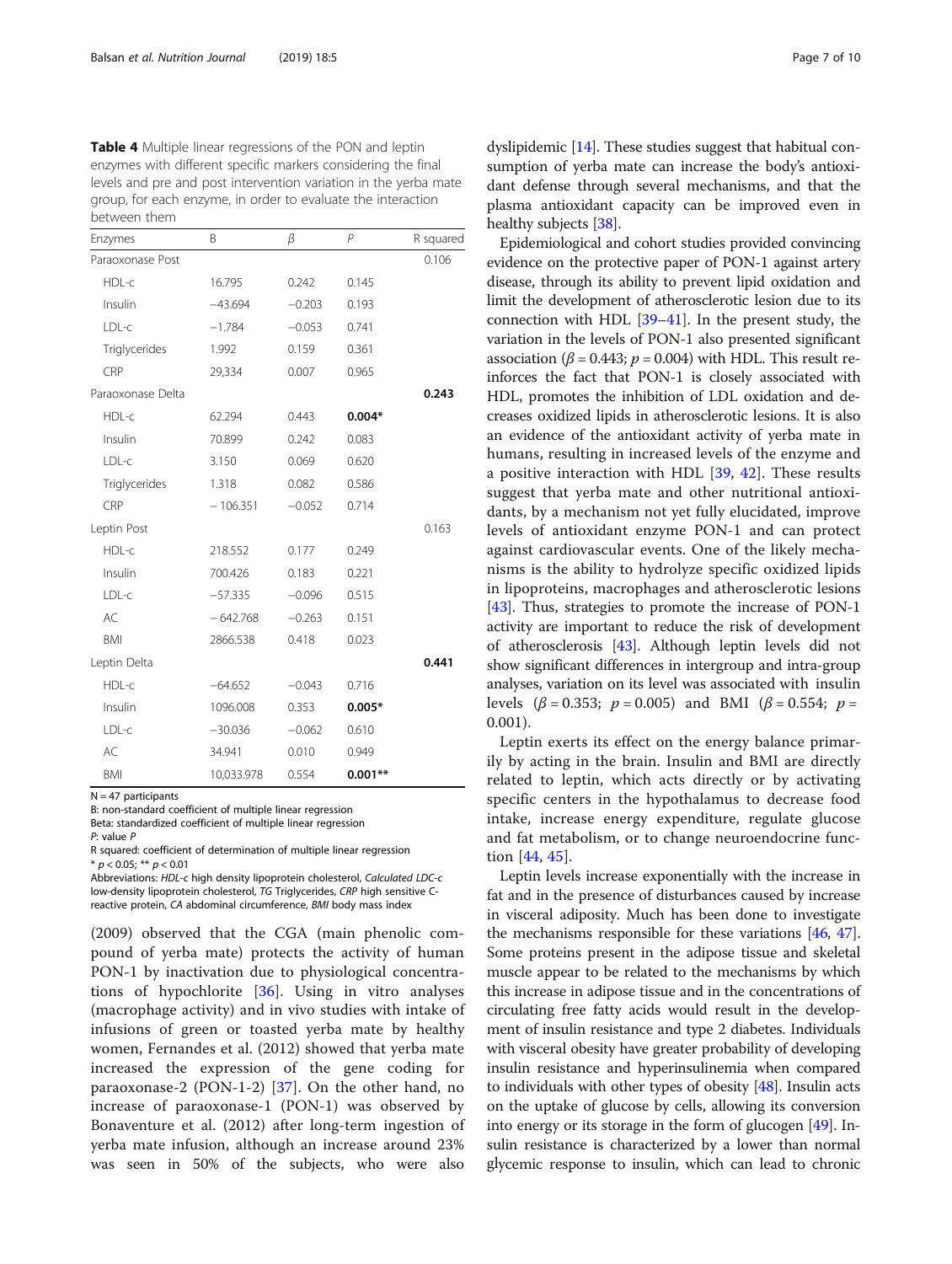hyperglycemia with disorders of the metabolism of carbohydrates, lipids and proteins. The compensatory metabolic response to insulin resistance is hyperinsulinemia, aiming at the maintenance of blood glucose levels [[50](#page-9-0), [51\]](#page-9-0).

There is evidence that some polyphenols, especially CGA which is very abundant in yerba mate, have effects on the hepatic mechanism of glucose and also on the pattern of its intestinal absorption [[52\]](#page-9-0) Pang et al. (2008) reported that supplementation of animal feed with yerba mate significantly reduced blood glucose and insulinemia in animals with obesity [[53\]](#page-9-0). Oliveira et al. (2008) observed that yerba mate induced a significant decrease in gene expression of glucose cotransporters in the small intestine of both diabetic and non-diabetics animals, suggesting that the bioactive compounds of yerba mate reduce the absorption of glucose [[52\]](#page-9-0). It is known that regular consumption of yerba mate interferes with the absorption of glucose, which could be a further positive factor in its ingestion. However, new studies are still needed to understand this mechanism of action in humans and whether it can effectively lead to blood sugar reduction and increased tolerance to glucose [[23](#page-8-0)].

Considering the association of leptin levels with BMI in the yerba mate group, some epidemiological studies suggest that intake of yerba mate can have positive effect on weight loss [\[54\]](#page-9-0). However, the number of controlled, randomized clinical trials is still small and the results are inconsistent. The main effect of leptin is the regulation of adipose tissue and body weight. Firstly, the decrease in appetite and energy consumption of the body are explained by the decrease in secretion of neuropeptide Y (NPY) and by increased secretion of melanocytestimulating hormones ( $MSH-\alpha$ ), resulting from the linking of leptin to its receptor in the hypothalamus. Secondly, the increase in energy consumption is achieved by heat release, which is affected by massive energy storage. The process is due to increased activity of sympathetic nerves induced by leptin and activation of the adrenaline receptor on the membranes of fat cells. Thirdly, the production of fatty tissue is directly influenced by leptin and resorption can be accelerated. Some evidence suggests that leptin can induce the maturation of adipose cells. Finally, leptin might influence other hormones: insulin can accelerate the secretion of leptin and, conversely, leptin has a negative feedback on the synthesis and secretion of insulin. The higher the BMI or waist circumference, the higher is the serum level of leptin [\[55\]](#page-9-0).

This study presents some limitations, such as: (1) the use of green tea in sachet can have affected, at least partially, the results obtained from that group. It is possible that the polyphenol content of packed tea is lower than in tea prepared from the whole leaf of Camellia sinensis, which could reduce its beneficial effects. However, this is

the form usually available in Brazil and possibly the most consumed. In addition, (2) a blind study was not possible, since only the use of encapsulated extracts of yerba mate and green tea would have allowed this approach. The intent was to conduct a study of effectiveness and cardioprotective effect of the teas in the way they are popularly consumed. For this same reason, (3) dietary factors were not controlled, except for the orientation of participants to maintain their usual dietary habits and lifestyle.

Further research is required to identify non-pharmacological therapeutic options that provide additional benefits to cardiovascular health. The therapeutic dietary management is a first step in reducing the risk of coronary heart diseases, and the current dietary recommendations suggest the inclusion of food and not their exclusion [\[3](#page-8-0), [19,](#page-8-0) [22](#page-8-0), [23,](#page-8-0) [35](#page-9-0)]. The biggest challenge is to integrate this ever-growing list of foods to the diet without, however, increasing energy consumption beyond what is necessary for the acquisition or maintenance of a healthy weight.

#### Conclusion

The daily intake of one liter of yerba mate for eight weeks in subjects affected by overweight or obesity and dyslipidemia increased their antioxidant capacity through the elevation of serum levels of PON-1 and associated positively with the increase of the HLD-c, stressing the protective role of this compound against atherosclerotic disease. In addition, the reduction in leptin levels in the YM group was significantly related to reduction of insulin and BMI. The intake of green tea showed no significant effect on serum levels of leptin and PON-1.

These results demonstrate the antioxidant role of yerba mate and its possible benefits in glycemic metabolism and in the control of body weight. Further studies are needed with a greater number of participants to confirm these results.

#### Abbreviations

AC: Abdominal circumference; AT: Apple tea; BMI: Body mass index; CRP: Creactive protein; GCA: Chlorogenic acid; GT: Green tea; HDL: High density lipoprotein; HDL-c: Cholesterol in high density lipoprotein; LDL: Low density lipoprotein; LDL-c: Cholesterol in the low-density lipoprotein; PON-1: Paroxinase-1; RCT: Randomized clinical trial; TC: Total cholesterol; TG: Triglycerides; YM: Yerba mate

#### Acknowledgements

Coordenação de Aperfeiçoamento de Pessoal de Nível Superior (CAPES), Fundação de Amparo à Pesquisa no Estado do Rio Grande do Sul (FAPERGS) and Vier Indústria e Comércio do Mate Ltda.

#### Funding

This work was supported by Fundação de Amparo à Pesquisa no Esatdo do RS (FAPERGS), Fundo de Amparo à Pesquisa do Instituto de Cardiologia (FAPICC) for providing funds to work execution and biochemical analyzes. Vier Indústria e Comércio do Mate Ltda (for providing the yerba mate kits (yerba mate, tea, gourds and bombillas) distributed to the participants of this study).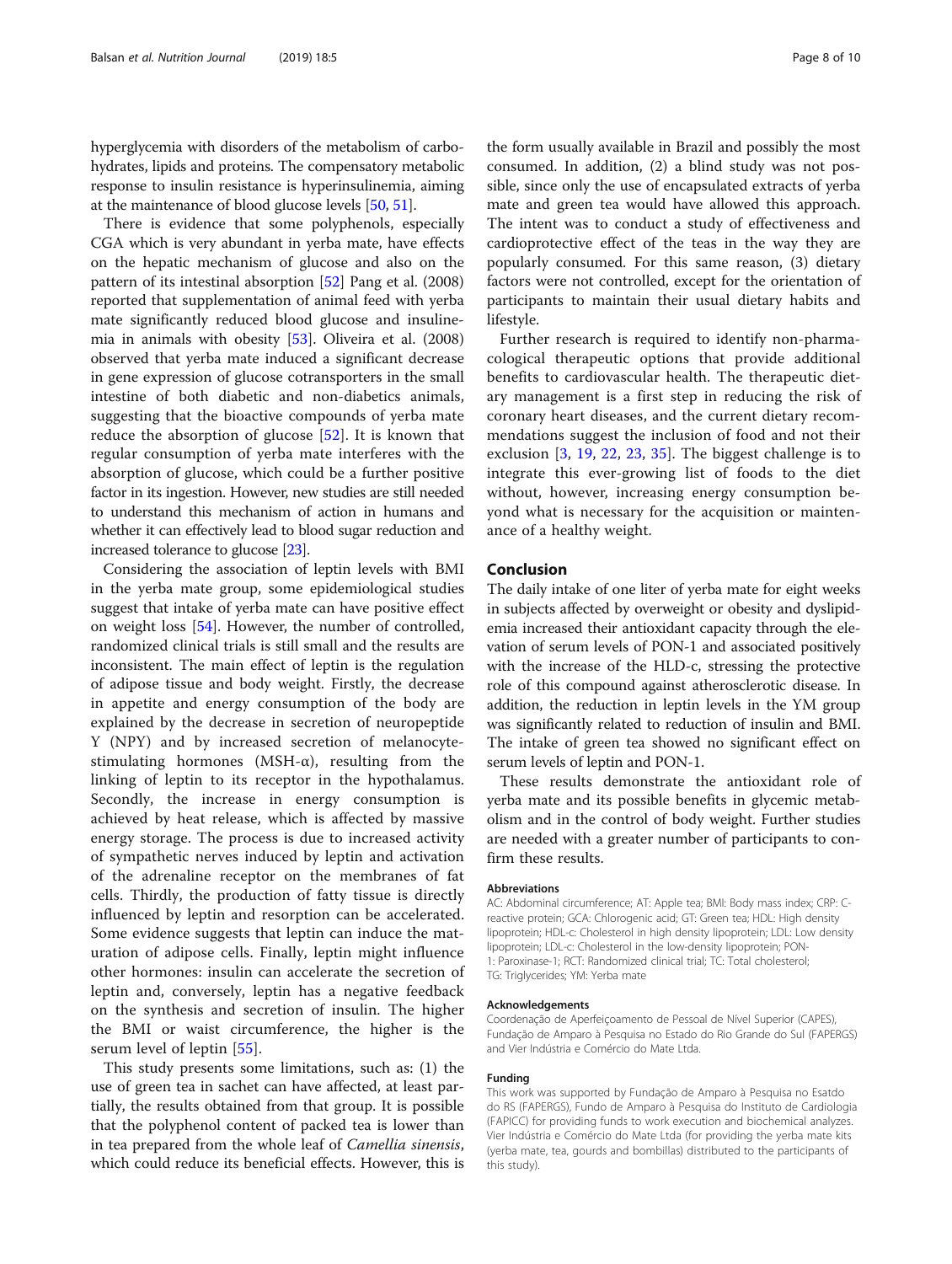#### <span id="page-8-0"></span>Availability of data and materials

All data and material used in this study are available.

#### Authors' contributions

VLP, LCP,TG and BP designed the study. TG, DZ and BP collected the data. GB performed the analyses. GB and VLP wrote the manuscript. GB, LCP, GS, TG, DZ, BP and VLP critically reviewed the manuscript and approved the final version.

#### Ethics approval and consent to participate

The project was approved by the Research Ethics Committee of Institute of Cardiology of Rio Grande do Sul - Fundação Universitária de Cardiologia (IC/ FUC) – protocol number 4779/12, and all participants signed an informed consent form.

#### Consent for publication

Not applicable.

#### Competing interests

The authors declare that there is no conflict of interest and that they are responsible for the content and writing of this paper.

#### Publisher's Note

Springer Nature remains neutral with regard to jurisdictional claims in published maps and institutional affiliations.

#### Received: 1 March 2018 Accepted: 19 December 2018 Published online: 19 January 2019

#### References

- 1. World Health Organization. In: Global health risks: mortality and burden of disease attributable to selected major risks. 2009. [http://www.who.int/iris/](http://www.who.int/iris/handle/10665/44203) [handle/10665/44203](http://www.who.int/iris/handle/10665/44203). Accessed in 02-20-2018.
- 2. Roth GA, Forouzanfar MH, Moran AE, Barber R, Nguyen G, Feigin VL, Naghavi M, Mensah GA, Murray CJ. Demographic and epidemiologic drivers of global cardiovascular mortality. N Engl J Med. 2015;372:1333–41. [https://](https://doi.org/10.1056/NEJMoa1406656) [doi.org/10.1056/NEJMoa1406656.](https://doi.org/10.1056/NEJMoa1406656)
- 3. Stark J. Oxidative stress and atherosclerosis. Orv Hetil. 2015;156(28):1115–9. <https://doi.org/10.1556/650.2015.30201>.
- Wang N, Wei J, Liu Y, Pei D, Hu Q, Wang Y, Di D. Discovery of biomarkers for oxidative stress based on cellular metabolomics. Biomarkers. 2016;21(5): 449–57. [https://doi.org/10.3109/1354750x.2016.1153720.](https://doi.org/10.3109/1354750x.2016.1153720)
- 5. Castaner O, Fito M, Lopez-Sabater MC, Poulsen HE, Nyyssonen K, Schroder H, Salonen JT, De la Torre-Carbot K, Zunft HF, De la Torre R, Baumler H, Gaddi AV, Saez GT, Tomas M, Covas MI. The effect of olive oil polyphenols on antibodies against oxidized LDL. A randomized clinical trial. Clin Nutr 2011;30(4):490–493. <https://doi.org/10.1016/j.clnu.2011.01.013>.
- 6. Bastos DHM, Fornari AC, Queiroz YS, Torres EAFS. Bioactive compounds content of chimarrão infusions related to the moisture of yerba maté (ilex Paraguariensis) leaves. Braz Arch Biol Technol. 2006;49(3):399–404. [https://](https://doi.org/10.1590/S1516-89132006000400007) [doi.org/10.1590/S1516-89132006000400007](https://doi.org/10.1590/S1516-89132006000400007).
- Bracesco N, Sanchez AG, Contreras V, Menini T, Gugliucci A. Recent advances on Ilex paraguariensis research: minireview. J Ethnopharmacol. 2011;136(3):378–84. [https://doi.org/10.1016/j.jep.2010.06.032.](https://doi.org/10.1016/j.jep.2010.06.032)
- Gamboa-Gomez CI, Rocha-Guzman NE, Gallegos-Infante JA, Moreno-Jimenez MR, Vazquez-Cabral BD, Gonzalez-Laredo RF. Plants with potential use on obesity and its complications. Excli J. 2015;14:809–31. [https://doi.org/](https://doi.org/10.17179/excli2015-186) [10.17179/excli2015-186.](https://doi.org/10.17179/excli2015-186)
- 9. Chowdhury A, Sarkar J, Chakraborti T, Pramanik PK, Chakraborti S. Protective role of epigallocatechin-3-gallate in health and disease: a perspective. Biomed Pharmacother. 2016;78:50–9. [https://doi.org/10.1016/j.biopha.2015.](https://doi.org/10.1016/j.biopha.2015.12.013) [12.013.](https://doi.org/10.1016/j.biopha.2015.12.013)
- 10. Janssens PL, Hursel R, Westerterp-Plantenga MS. Nutraceuticals for bodyweight management: the role of green tea catechins. Physiol Behav. 2016; 162:83–7. [https://doi.org/10.1016/j.physbeh.2016.01.044.](https://doi.org/10.1016/j.physbeh.2016.01.044)
- 11. Nagao T, Hase T, Tokimitsu I. A green tea extract high in catechins reduces body fat and cardiovascular risks in humans. Obesity. 2007;15(6):1473–83. [https://doi.org/10.1038/oby.2007.176.](https://doi.org/10.1038/oby.2007.176)
- 12. Inami S, Takano M, Yamamoto M, Murakami D, Tajika K, Yodogawa K, Yokoyama S, Ohno N, Ohba T, Sano J, Ibuki C, Seino Y, Mizuno K. Tea

catechin consumption reduces circulating oxidized low-density lipoprotein. Int Heart J. 2007;48(6):725–32. [https://doi.org/10.1536/ihj.48.725.](https://doi.org/10.1536/ihj.48.725)

- 13. Chen IJ, Liu CY, Chiu JP, Hsu CH. Therapeutic effect of high-dose green tea extract on weight reduction: a randomized, double-blind, placebocontrolled clinical trial. Clin Nutr. 2016;35(3):592–9. [https://doi.org/10.1016/j.](https://doi.org/10.1016/j.clnu.2015.05.003) [clnu.2015.05.003](https://doi.org/10.1016/j.clnu.2015.05.003).
- 14. Boaventura BC, Di Pietro PF, Stefanuto A, Klein GA, de Morais EC, de Andrade F, Wazlawik E, da Silva EL. Association of mate tea (Ilex paraguariensis) intake and dietary intervention and effects on oxidative stress biomarkers of dyslipidemic subjects. Nutrition. 2012;28(6):657–64. [https://doi.org/10.1016/j.nut.2011.10.017.](https://doi.org/10.1016/j.nut.2011.10.017)
- 15. Gugliucci A. Antioxidant effects of Ilex paraguariensis: induction of decreased oxidability of human LDL in vivo. Biochem Biophys Res Commun. 1996;224(2):338–44. <https://doi.org/10.1006/bbrc.1996.1030>.
- 16. Chen CM, Wu CT, Yang TH, Chang YA, Sheu ML, Liu SH. Green tea catechin prevents hypoxia/reperfusion-evoked oxidative stress-regulated autophagyactivated apoptosis and cell death in microglial cells. J Agric Food Chem. 2016;64(20):4078–85. [https://doi.org/10.1021/acs.jafc.6b01513.](https://doi.org/10.1021/acs.jafc.6b01513)
- 17. Basu A, Du M, Sanchez K, Leyva MJ, Betts NM, Blevins S, Wu M, Aston CE, Lyons TJ. Green tea minimally affects biomarkers of inflammation in obese subjects with metabolic syndrome. Nutrition. 2011;27(2):206–13. [https://doi.](https://doi.org/10.1016/j.nut.2010.01.015) [org/10.1016/j.nut.2010.01.015.](https://doi.org/10.1016/j.nut.2010.01.015)
- 18. Basu A, Betts NM, Mulugeta A, Tong C, Newman E, Lyons TJ. Green tea supplementation increases glutathione and plasma antioxidant capacity in adults with the metabolic syndrome. Nutr Res. 2013;33(3):180–7. [https://doi.](https://doi.org/10.1016/j.nutres.2012.12.010) [org/10.1016/j.nutres.2012.12.010.](https://doi.org/10.1016/j.nutres.2012.12.010)
- 19. Fernandes ES, Machado MO, Becker AM, Andrade F, Maraschin M, da Silva EL. Yerba mate (Ilex paraguariensis) enhances the gene modulation and activity of paraoxonase-2: in vitro and in vivo studies. Nutrition. 2012;22(11– 12):1157–64. [https://doi.org/10.1016/j.nut.2012.04.011.](https://doi.org/10.1016/j.nut.2012.04.011)
- 20. Lima Nda S, de Oliveira E, da Silva AP, Maia Lde A, de Moura EG, Lisboa PC. Effects of Ilex paraguariensis (yerba mate) treatment on leptin resistance and inflammatory parameters in obese rats primed by early weaning. Life Sci. 2014;115(1–2):29–35. [https://doi.org/10.1016/j.lfs.2014.09.003.](https://doi.org/10.1016/j.lfs.2014.09.003)
- 21. Menini T, Heck C, Schulze J, de Mejia E, Gugliucci A. Protective action of Ilex paraguariensis extract against free radical inactivation of paraoxonase-1 in high-density lipoprotein. Planta Med. 2007;73(11):1141-7. [https://doi.org/10.](https://doi.org/10.1055/s-2007-981585) [1055/s-2007-981585.](https://doi.org/10.1055/s-2007-981585)
- 22. Arcari DP, Bartchewsky WJ, dos Santos TW, Oliveira KA, DeOliveira CC, Gotardo EM, Pedrazzoli JJ, Gambero A, Ferraz LF, Carvalho Pde O, Ribeiro ML. Anti-inflammatory effects of yerba mate extract (Ilex paraguariensis) ameliorate insulin resistance in mice with high fat diet-induced obesity. Mol Cell Endocrinol. 2011;335(2):110–5. <https://doi.org/10.1016/j.mce.2011.01.003>.
- 23. Hsu CH, Tsai TH, Kao YH, Hwang KC, Tseng TY, Chou P. Effect of green tea extract on obese women: a randomized, double-blind, placebo-controlled clinical trial. Clin Nutr. 2008;27(3):363–70. [https://doi.org/10.1016/j.clnu.2008.](https://doi.org/10.1016/j.clnu.2008.03.007) [03.007](https://doi.org/10.1016/j.clnu.2008.03.007).
- 24. Costa LG, Giordano G, Furlong CE. Pharmacological and dietary modulators of paraoxonase 1 (PON-1) activity and expression: the hunt goes on. Biochem Pharmacol. 2011;81(3):337–44. [https://doi.org/10.1016/j.bcp.2010.](https://doi.org/10.1016/j.bcp.2010.11.008) [11.008](https://doi.org/10.1016/j.bcp.2010.11.008).
- 25. Dostal AM, Samavat H, Espejo L, Arikawa AY, Stendell-Hollis NR, Kurzer MS. Green tea extract and catechol-O-methyltransferase genotype modify fasting serum insulin and plasma adiponectin concentrations in a randomized controlled trial of overweight and obese postmenopausal women. J Nutr. 2016;146(1):38–45. [https://doi.org/10.3945/jn.115.222414.](https://doi.org/10.3945/jn.115.222414)
- 26. Gosmann G, Barlette AG, Dhamer T, Arcari DP, Santos JC, de Camargo ER, Acedo S, Gambero A, Gnoatto SC, Ribeiro ML. Phenolic compounds from mate (Ilex paraguariensis) inhibit adipogenesis in 3T3-L1 preadipocytes. Plant Foods Hum Nutr. 2012;67(2):156–61. [https://doi.org/10.1007/s11130-](https://doi.org/10.1007/s11130-012-0289-x) [012-0289-x.](https://doi.org/10.1007/s11130-012-0289-x)
- 27. Graham HN. Green tea composition, consumption, and polyphenol chemistry. Prev Med. 1992;21(3):334–50.
- 28. Nabel EG, Braunwald E. A Tale of Coronary Artery Disease and Myocardial Infarction. 2012;366:54–63. [https://doi.org/10.1056/NEJMra1112570.](https://doi.org/10.1056/NEJMra1112570)
- 29. Lima VLA, Mélo EA, Lima DES. Nota prévia: teor de compostos fenólicos totais em chá brasileiros. Braz J Food Technol. 2004;7(2):187–90.
- 30. Albert MA, Glynn RJ, Ridker PM. Plasma concentration of C-reactive protein and the calculated Framingham coronary heart disease risk score. Circulation. 2003;108:161–5. [https://doi.org/10.1161/01.cir.0000080289.](https://doi.org/10.1161/01.cir.0000080289.72166.cf) [72166.cf.](https://doi.org/10.1161/01.cir.0000080289.72166.cf)